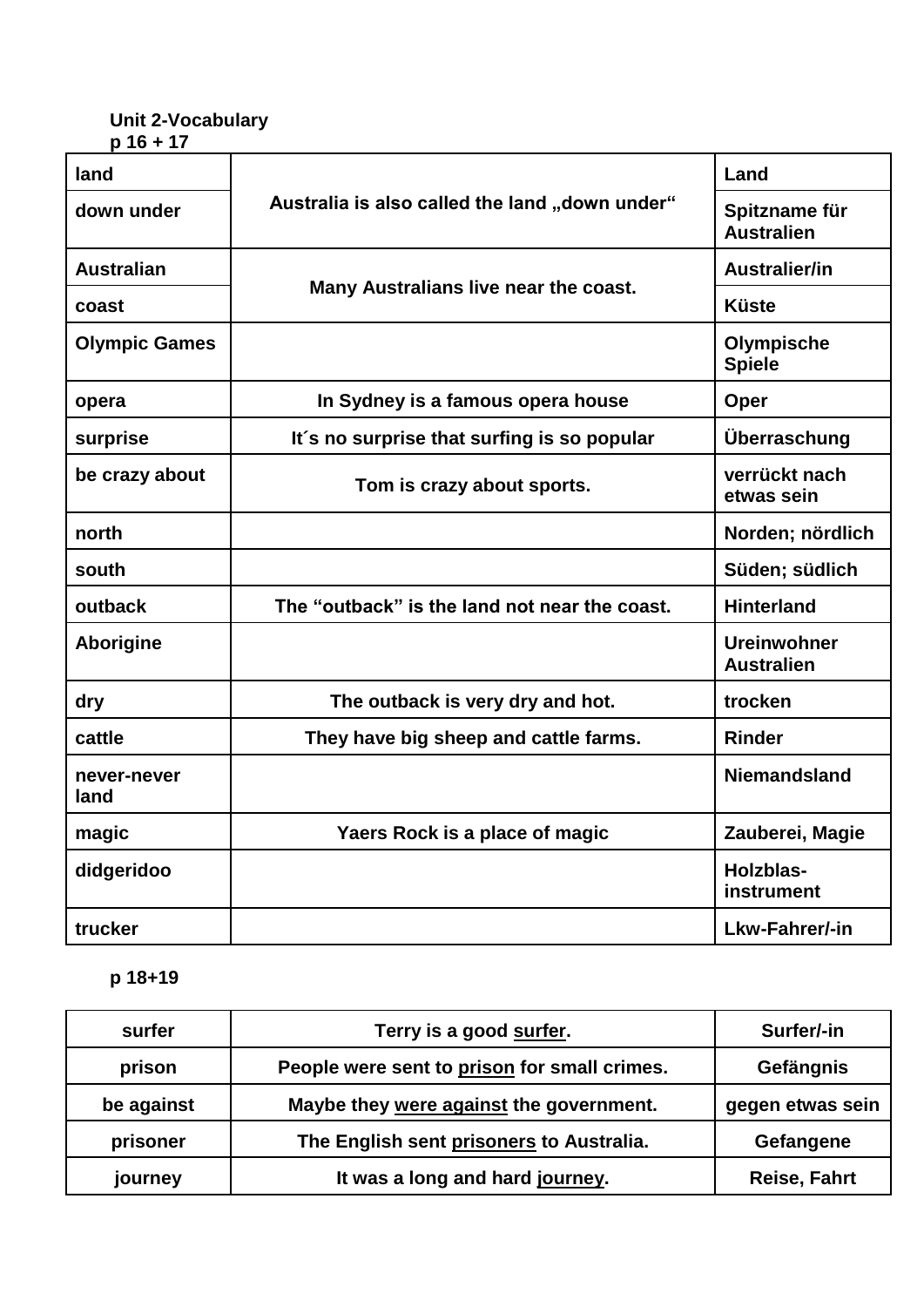| get to | It will take four months to get to Australia.            | erreichen |
|--------|----------------------------------------------------------|-----------|
| deck   | We were cleaning the deck while a baby started to<br>crv | Deck      |

**p 20+21**

| grandmother     | He lived with his grandmother.                                    | <b>Großmutter</b>       |
|-----------------|-------------------------------------------------------------------|-------------------------|
| throughout      | Throughout his life he had many jobs.                             | während                 |
| railroad worker |                                                                   | <b>Bahnarbeiter/-in</b> |
| boxer           |                                                                   | Boxer/-in               |
| farmer          |                                                                   | Viehzüchter/-in         |
| himself         | He taught himself how to read and write.<br>[teach-taught-taught] | sich selbst             |
| fortunate       | He lived a fortunate life.                                        | glücklich               |
| following       | The following story is about his life.                            | folgend                 |
| west            |                                                                   | <b>Westen; westlich</b> |
| cloud           | We could see a lot of dark clouds in the sky.                     | <b>Wolke</b>            |
| be tired        | We were very tired from the long journey.                         | müde sein               |
| lightning       | <b>Suddenly a lightning struck.</b><br>[strike-struck-struck]     | <b>Blitz</b>            |
| strike          |                                                                   | einschlagen             |
| get on          | I got on my horse.<br>[get-got-got]                               | aufsteigen              |
| bush            | I rode into the bush<br>[ride-rode-ridden]                        | Busch(-land)            |
| daylight        | When daylight came I couldn't find the cattle.                    | <b>Tageslicht</b>       |
| be frightened   | I was frightened.                                                 | <b>Angst haben</b>      |
| cave            | I found a big cave.                                               | <b>Höhle</b>            |
| lie down        | There I lay down next to my horse and fell asleep.                | sich hinlegen           |
| fall asleep     | [lie - lay - lain]<br>[fall-fell-fallen]                          | einschlafen             |
| valley          | I rode along valleys.                                             | Tal                     |
| kangaroo        | All I saw were kangaroos.                                         | Känguru                 |
| not even        | I could not even see a road.                                      | nicht einmal            |